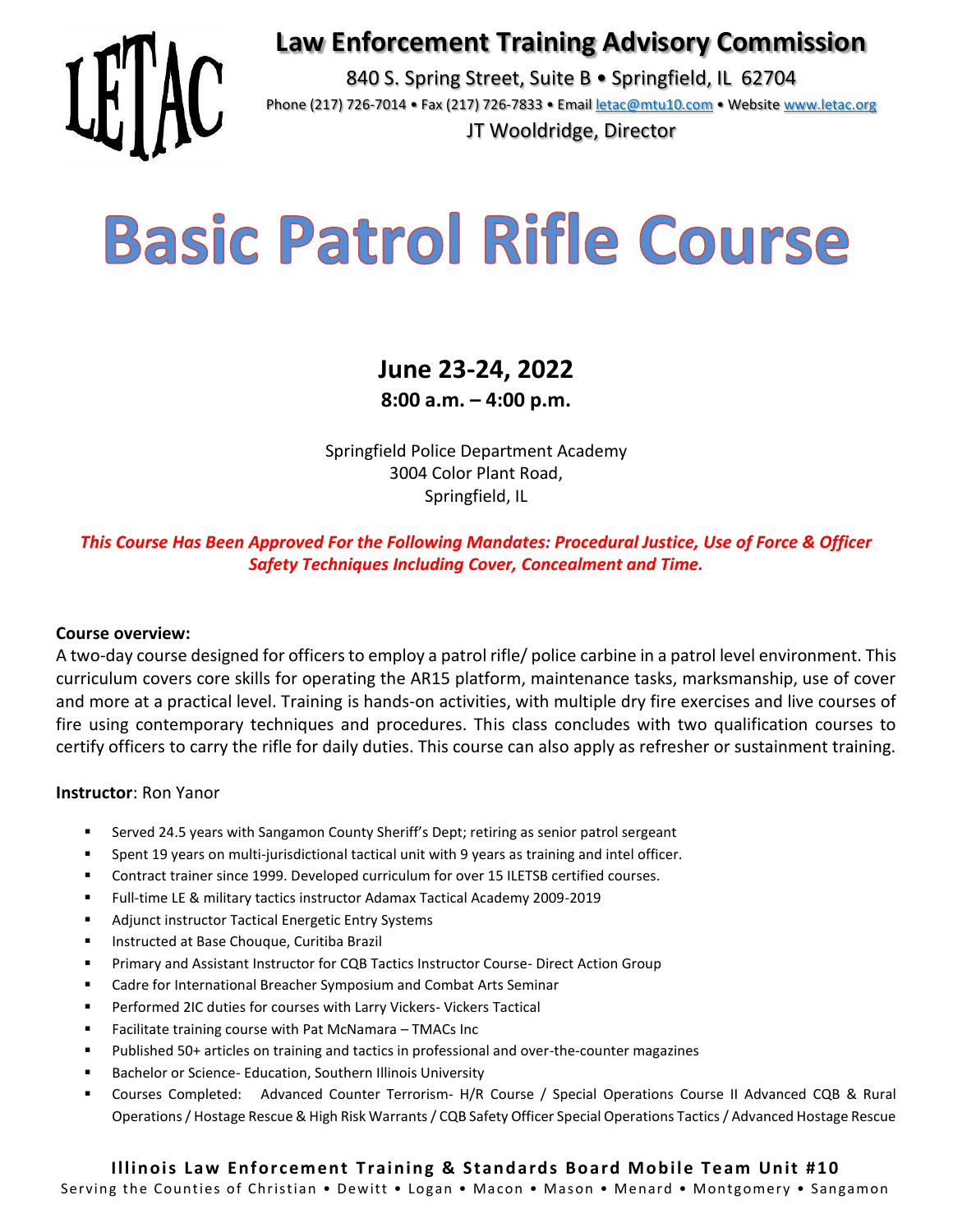

# **Law Enforcement Training Advisory Commission**

840 S. Spring Street, Suite B · Springfield, IL 62704 Phone (217) 726-7014 • Fax (217) 726-7833 • Email [letac@mtu10.com](mailto:letac@mtu10.com) • Website [www.letac.org](http://www.letac.org/)

JT Wooldridge, Director

## **Course Materials**:

- Target Frames & Stands IPSC Paper Targets -2ea 8x11 paper
- LE Scenario Targets- 2 ea Steel A-zone Target -1 ea Cones 12 ea
- 
- PPT Presentation Training Aids Box Rifle Cradle
- **Dummy Ammo 50rds Barricades [Cover]** Shot Timer

## **Student Packing List**:

- 
- 
- Pen & Notebook

## **Safety**:

- Standard Range Safety Rules Apply- Admin Load & Unload on All Range Sessions
- Trauma Aid Bag on Site at All Times
- Sterile Classroom Safety Check at Door/ Only Dummy Rondes Permitted
- **Drills & Exercises Rehearsed Dry Before Live Fire**
- All movement incorporates safety on, finger straight and muzzle safe before taking first step.
- No Cell Phone Use on Range
- Anyone Displaying Egregious Safety Error, Repeated Safety Violations, or Disruptive Behavior Will Be Dismissed from the Course Immediately Without Recourse

### **Goals**:

- End-user qualification training for officers to carry patrol rifle/carbine on duty.
- Provide essential skills to employ the rifle in real-world situations including manipulation of key components.
- Provide training tasks in compliance with use of cover and case-law in relation to Stamps v. Farmingham and Zuchel v. Denver.
- Aid Bag Range Box/ Spray Glue Target Tape Target Tape
- Eye & Ear Protection AR15 Rifle or Carbine [No AR Pistols] 2 Magazines
- Duty Pistol & Belt Ammo: 275rds Rifle/ 25rds Pistol Sharpie